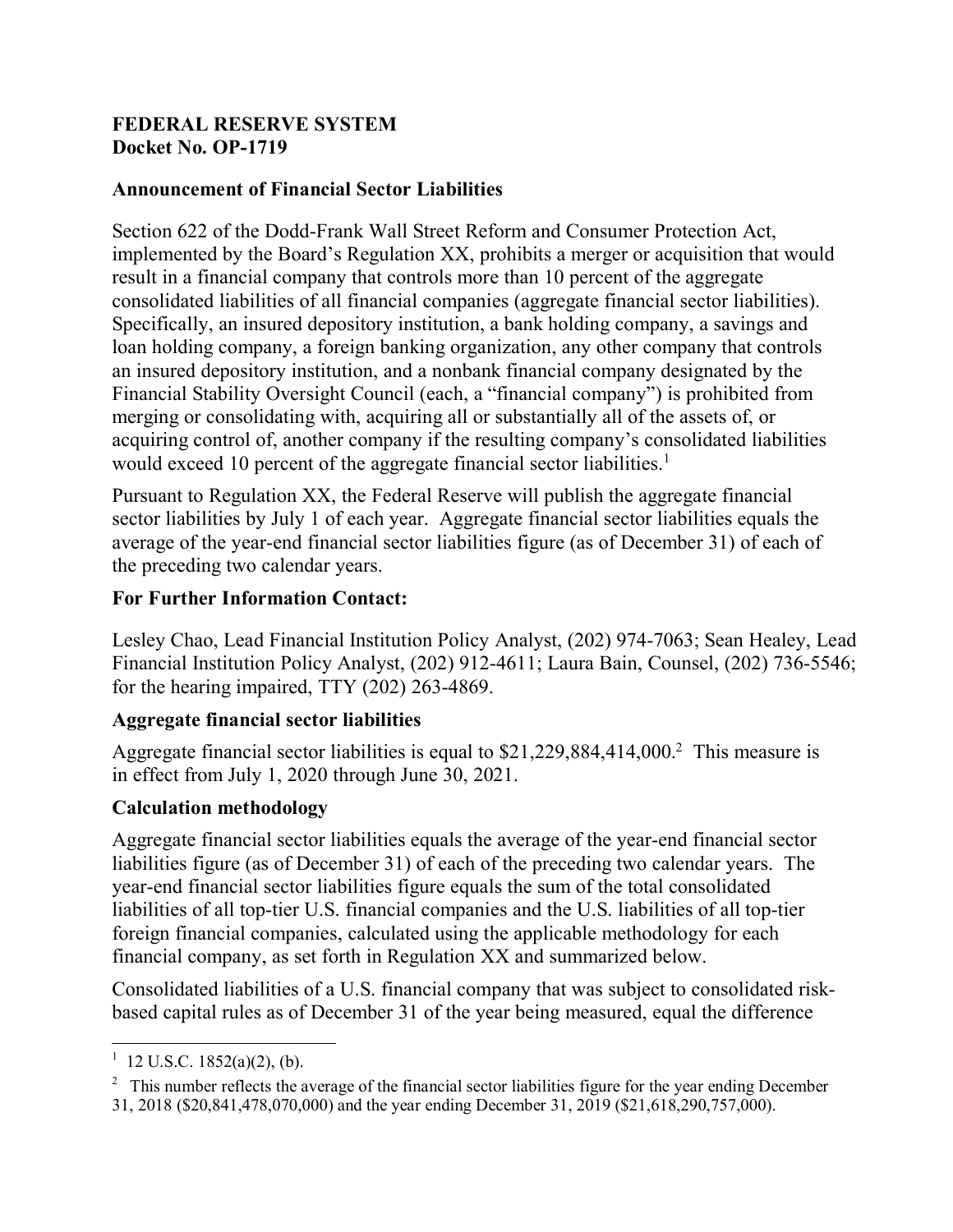between its risk-weighted assets (as adjusted upward to reflect amounts that are deducted from regulatory capital elements pursuant to the Federal banking agencies' risk-based capital rules) and total regulatory capital, as calculated under the applicable risk-based capital rules. Companies in this category include (with certain exceptions listed below) bank holding companies, savings and loan holding companies, and insured depository institutions. The Federal Reserve used information collected on the Consolidated Financial Statements for Holding Companies (FR Y-9C) and the Bank Consolidated Reports of Condition and Income (Call Report) to calculate liabilities of these institutions.

Consolidated liabilities of a U.S. financial company not subject to consolidated riskbased capital rules as of December 31 of the year being measured, equal liabilities calculated in accordance with applicable accounting standards. Companies in this category include nonbank financial companies supervised by the Board, bank holding companies and savings and loan holding companies subject to the Federal Reserve's Small Bank Holding Company Policy Statement, savings and loan holding companies substantially engaged in insurance underwriting or commercial activities, and U.S. companies that control insured depository institutions but are not bank holding companies or savings and loan holding companies. "Applicable accounting standards" is defined as Generally Accepted Accounting Principles (GAAP), or such other accounting standard or method of estimation that the Board determines is appropriate.<sup>3</sup> The Federal Reserve used information collected on the FR Y-9C, the Parent Company Only Financial Statements for Small Holding Companies (FR Y-9SP), and the Financial Company Report of Consolidated Liabilities (FR XX-1) to calculate liabilities of these institutions.

Section 622 provides that the U.S. liabilities of a "foreign financial company" equal the risk-weighted assets and regulatory capital attributable to the company's "U.S. operations." Under Regulation XX, liabilities of a foreign banking organization's U.S. operations are calculated using the risk-weighted asset methodology for subsidiaries subject to the risk-based capital rule, plus the assets of all branches, agencies, and nonbank subsidiaries, calculated in accordance with applicable accounting standards. Liabilities attributable to the U.S. operations of a foreign financial company that is not a foreign banking organization are calculated in a similar manner to the method described

 <sup>3</sup>  $3\,$  A financial company may request to use an accounting standard or method of estimation other than GAAP if it does not calculate its total consolidated assets or liabilities under GAAP for any regulatory purpose (including compliance with applicable securities laws). 12 CFR 251.3(e). In previous years, the Board received and approved requests from eleven financial companies to use an accounting standard or method of estimation other than GAAP to calculate liabilities. Ten of the companies are insurance companies that report financial information under Statutory Accounting Principles (SAP), and one is a foreign company that controls a U.S. industrial loan company that reports financial information under International Financial Reporting Standards (IFRS). For the insurance companies, the Board approved a method of estimation that was based on line items from SAP-based reports, with adjustments to reflect certain differences in accounting treatment between GAAP and SAP. For the foreign company, the Board approved the use of IFRS. Such companies that continue to be subject to Regulation XX continue to use the previously approved methods. The Board did not receive any new requests this year.